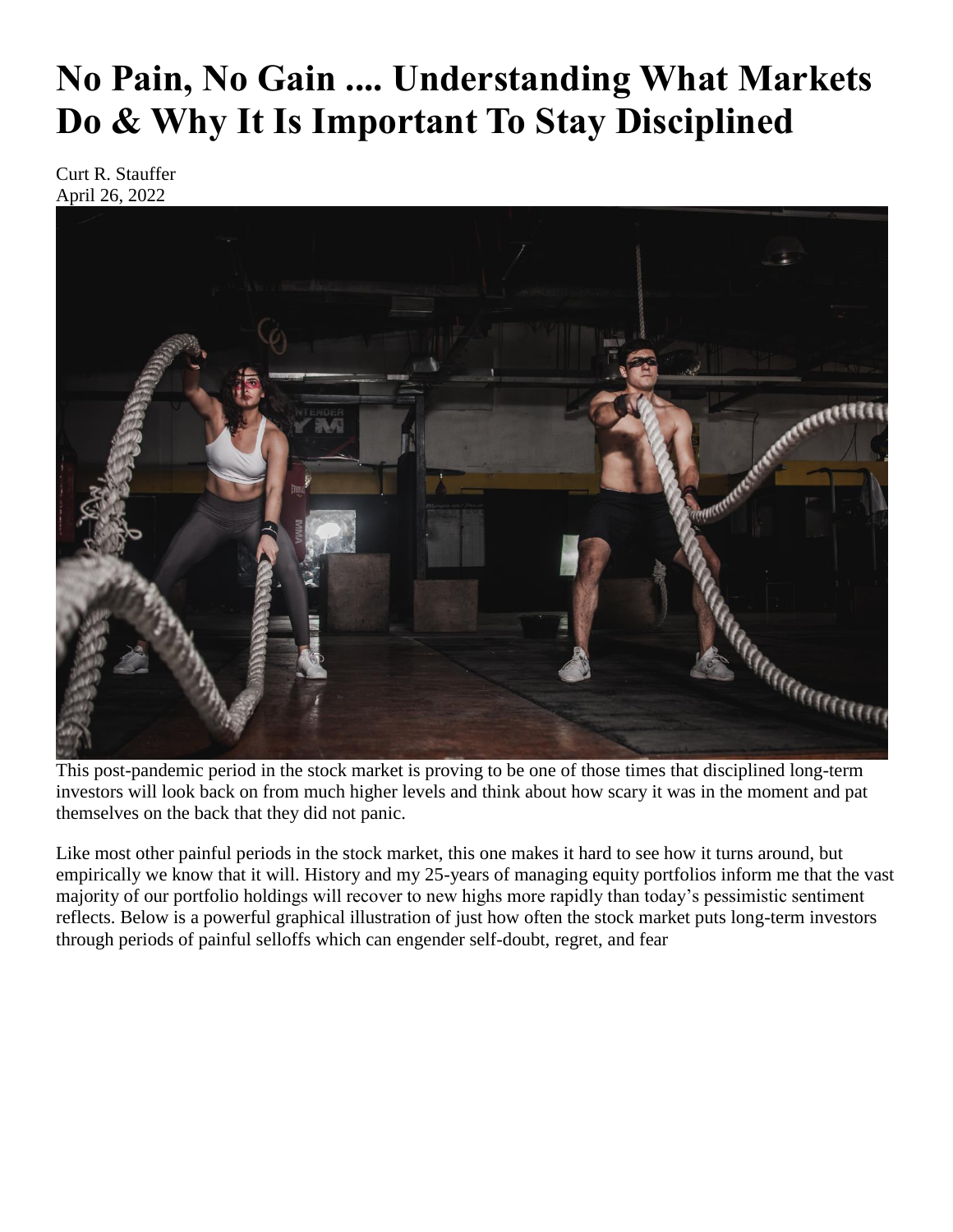## Pullbacks Happen And Are Normal

S&P 500 Index Max Pullback Per Calendar Year



The chart above illustrates how much even the most broadly diversified stock market index swings from positive to negative each year. If the broad market swings 3% to 48% each year, as measured by the peak to trough price action of the S&P 500 since 1980, one can simply extrapolate that the average individual stock price demonstrates much greater volatility. With history as our guide, this year's market pullback has only been slightly worse than average, but the price damage has been much more painful for the very most widely owned sectors within the market. See the chart below for a look at S&P 500 sector returns YTD in 2022: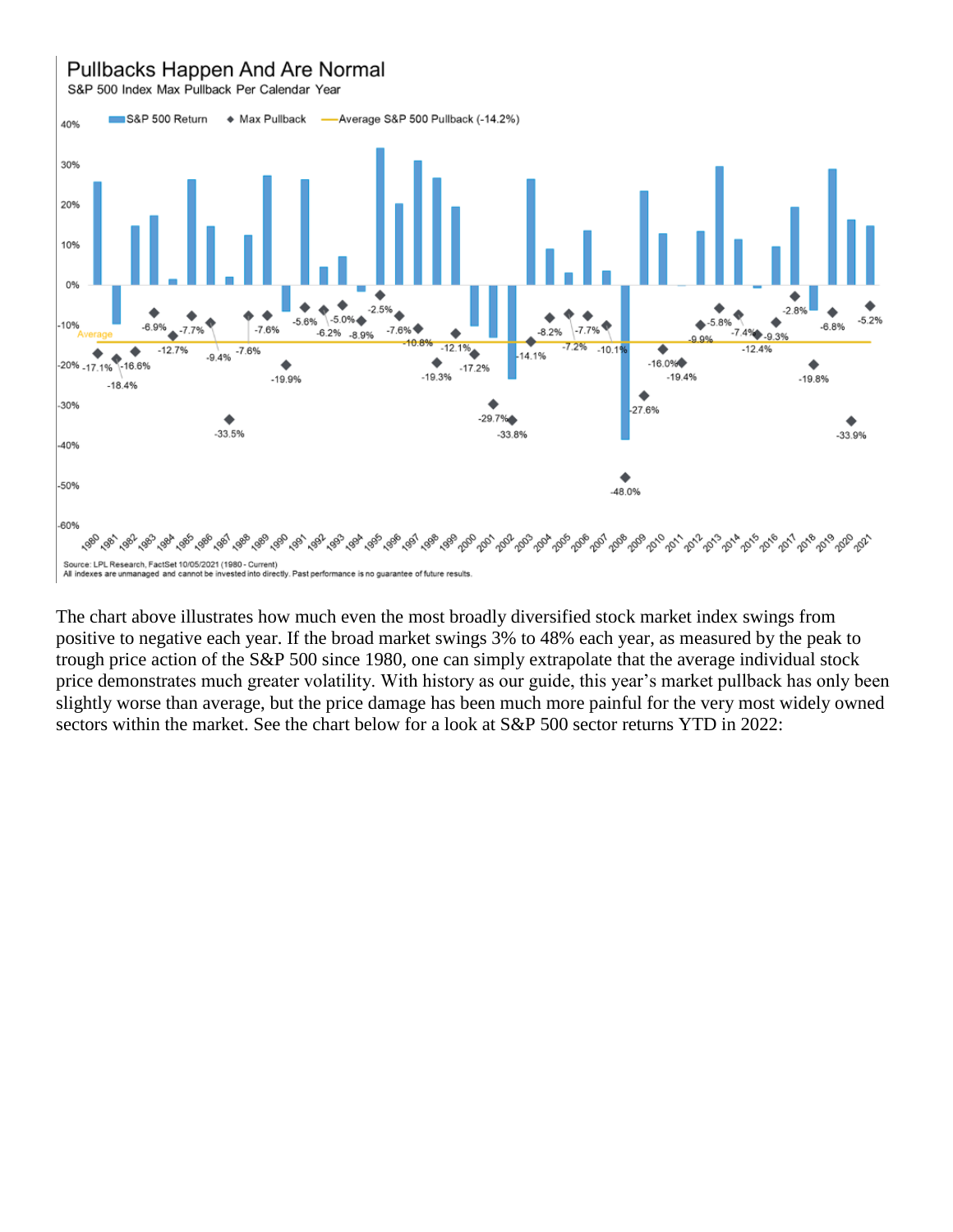| <b>Sector Name</b>            | 2022<br>YTD | Index<br>Weight | <b>Contribution</b> |
|-------------------------------|-------------|-----------------|---------------------|
| S&P 500 <sup>®</sup>          | $-6%$       | 100%            | $-6.04%$            |
| Energy                        | 47%         | 4%              | 1.24%               |
| <b>Consumer Staples</b>       | 5%          | 7%              | 0.31%               |
| Utilities                     | 8%          | 3%              | 0.20%               |
| <b>Materials</b>              | $0\%$       | 3%              | 0.01%               |
| <b>Health Care</b>            | $0\%$       | 14%             | $-0.01%$            |
| <b>Real Estate</b>            | $-2%$       | 3%              | $-0.05%$            |
| <b>Industrials</b>            | $-3%$       | 8%              | $-0.26%$            |
| Financials                    | $-3%$       | 11%             | $-0.28%$            |
| <b>Consumer Discretionary</b> | $-11%$      | 12%             | $-1.37%$            |
| <b>Communication Services</b> | $-18%$      | 9%              | $-1.81%$            |
| <b>Information Technology</b> | $-14%$      | 27%             | $-4.02%$            |

Source: S&P Dow Jones Indices. Data as of Apr. 20, 2022. Table is provided for illustrative purposes only. Past performance is no quarantee of future results.

The three poorest performing sectors in the S&P 500 this year make up 48% of the index in terms of market cap weighted performance contribution. On the other hand, the three best-performing sectors this year only make up 14% of the market cap weighted performance of the index. By far the best performing stocks in the market are energy stocks, an area that Seven Summits Capital has purposely avoided since the rout of that sector in 2015- 16. For the most part energy company stocks are extremely positively correlated with the futures price of the underlying commodity. Having seen even the very best energy executives and investors get the direction of oil and gas prices wrong over and over again, we do not want to pretend that we can play that guessing game any better. Below is a chart showing the relationship between the price of WTI oil and the basket of global energy stocks over the last 20 years through late 2021: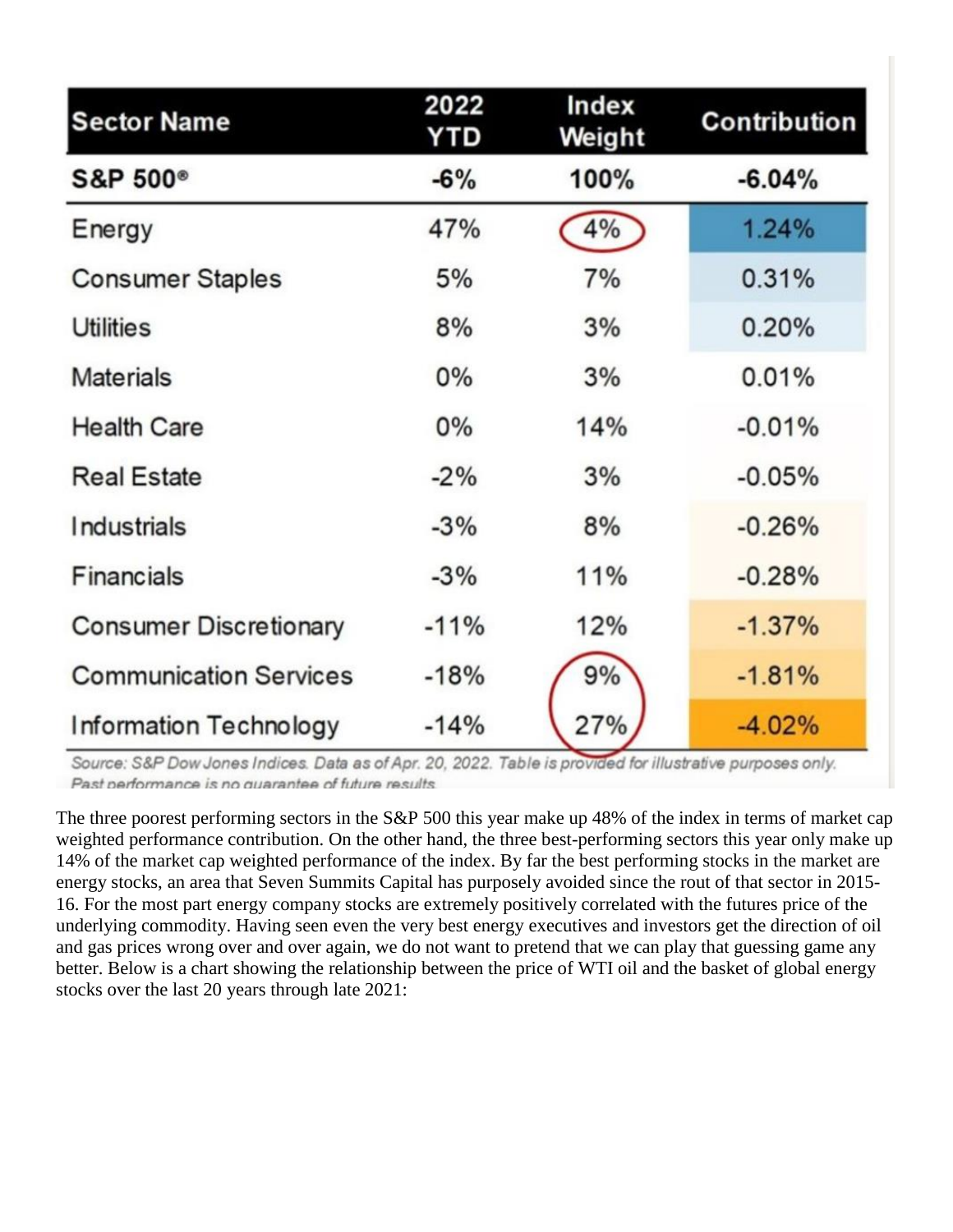

### **Chart by Klement on Investing**

#### **Data Source: Bloomberg**

We are long-term investors and making money in commodities such as energy is inherently a short-term trading endeavor. The one area related to energy that we may be comfortable investing in over the next several years is a liquified natural gas (LNG) infrastructure which is likely to benefit from a secular trend brought about by the likely migration away from Russian natural gas for most European countries. The U.S. is well-positioned to become one of the largest exporters of LNG in the world.

We know that our clients are concerned about the losses in value within their portfolios over the last six months and we don't just want to tell you everything will be all right, we want you to understand why we are confident that it will indeed be the case. We also want our clients to know that we are not asleep at the wheel as prices fall. We are introducing some new equity positions such as Valmont Industries (VMI), Dick's Sporting Goods (DKS), RH Corp. (RH), and ASML Corporation (ASML). We are also seeing extraordinary opportunities to add to existing widely held positions at very attractive price levels, such as Disney (DIS), Unity Software (U), and GoodRX (GDRX).

As I write this commentary, I wish that I could give you a reasonably accurate estimate of when the market will begin to turn around, but that is not ever possible. What I will say is that these types of significant drawdown periods in the markets tend to bottom and turn around rather abruptly and unexpectedly.

I just want to remind everyone that your stocks represent companies and most of them are doing quite well financially despite the challenges to which the overall market is reacting of late. These companies, which are represented in your portfolio are not in any form of crisis as one might expect if a stock abruptly loses 50% of its value. Stock prices are unfortunately many times completely disconnected from the financial performance of the enterprises that they represent. This is frustrating to witness as an investor, but at the same time, it is this disconnect that allows a manager like Seven Summits Capital to find significant long-term value opportunities. Our primary focus is on exposing client portfolios to companies whose stock prices translate to a company valuation that is meaningfully below the valuation implied by future growth, profits, and cash flows. Because of this way of looking at equity investing there are companies that we avoid and those that we are drawn to because they are likely to continue to grow in size and value. An example of a company that I have not owned for any client over the last 15 years is Exxon Mobil. Here is why: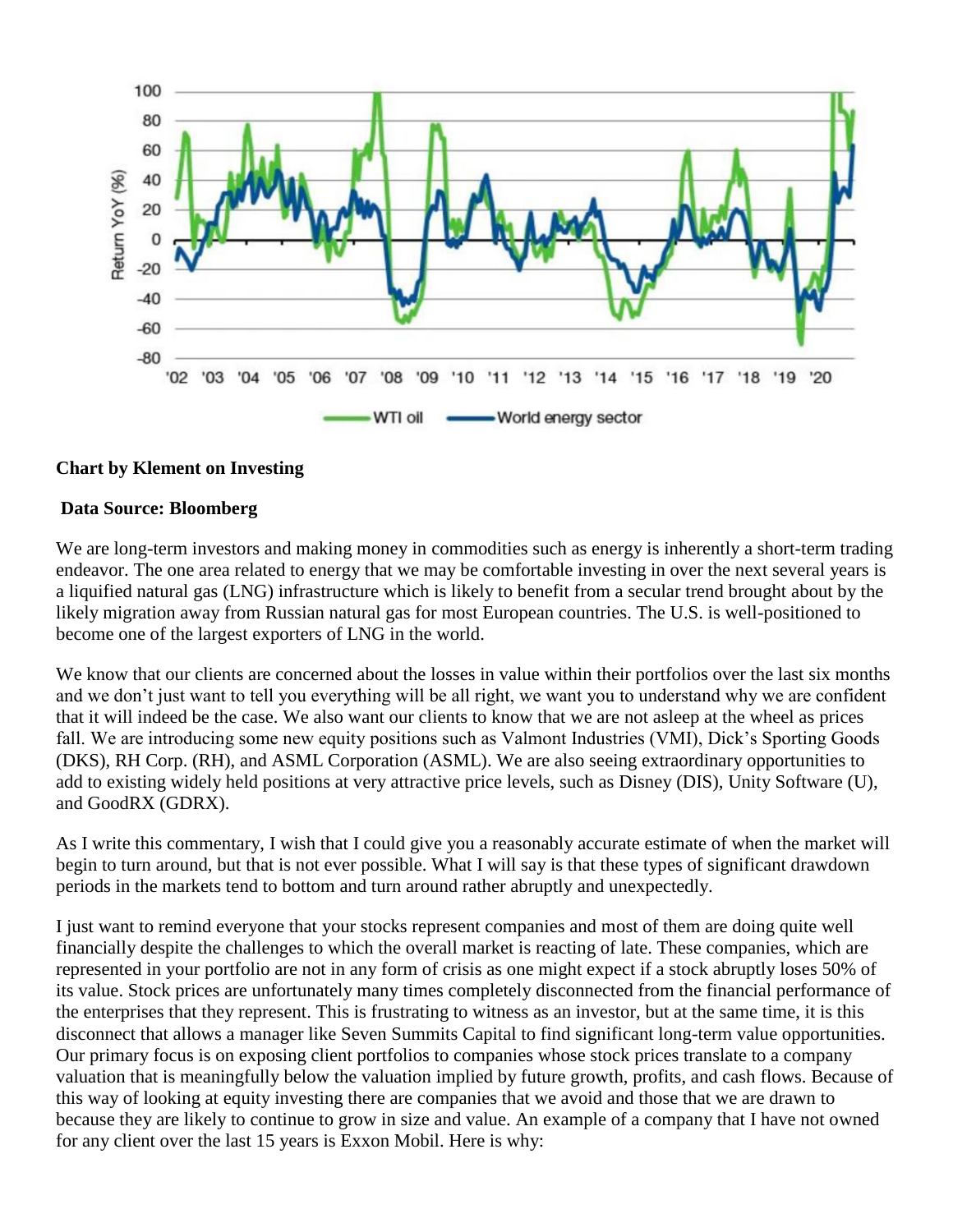#### Market cap history of Exxon Mobil from 2001 to 2022



We search for companies that will compound their value over time. Exxon Mobil, because of long-term secular headwinds for its products, cannot compound its value, instead, its value has been relatively flat to down over the last 20 years and that is before inflation.

On the other hand, a company that I have owned several times over the last 10-15 years is Valmont Industries (VMI). Here is why:



#### Market cap history of Valmont Industries from 2001 to 2022

Valmont was roughly a \$1 billion company as the markets began to recover from the 2008-09 financial crisis. By 2014, Valmont had grown to be a \$4 billion company and today the company's value is over \$5 billion. We did not own it continuously over this time, but I have continuously followed the company and like to attempt to participate in its compounding of value during times when markets are challenged, and the company is positioned to outgrow the economy in the years ahead. We believe that this is one of those times.

I sincerely hope that this month's commentary, during a time when stock prices and portfolio values are depressed, will provide comforting insight into why we do not fear stock market corrections and even Bear Market periods, but instead, we use such periods to capitalize on severe price dislocations in the stocks of companies that are long-term compounders of wealth.